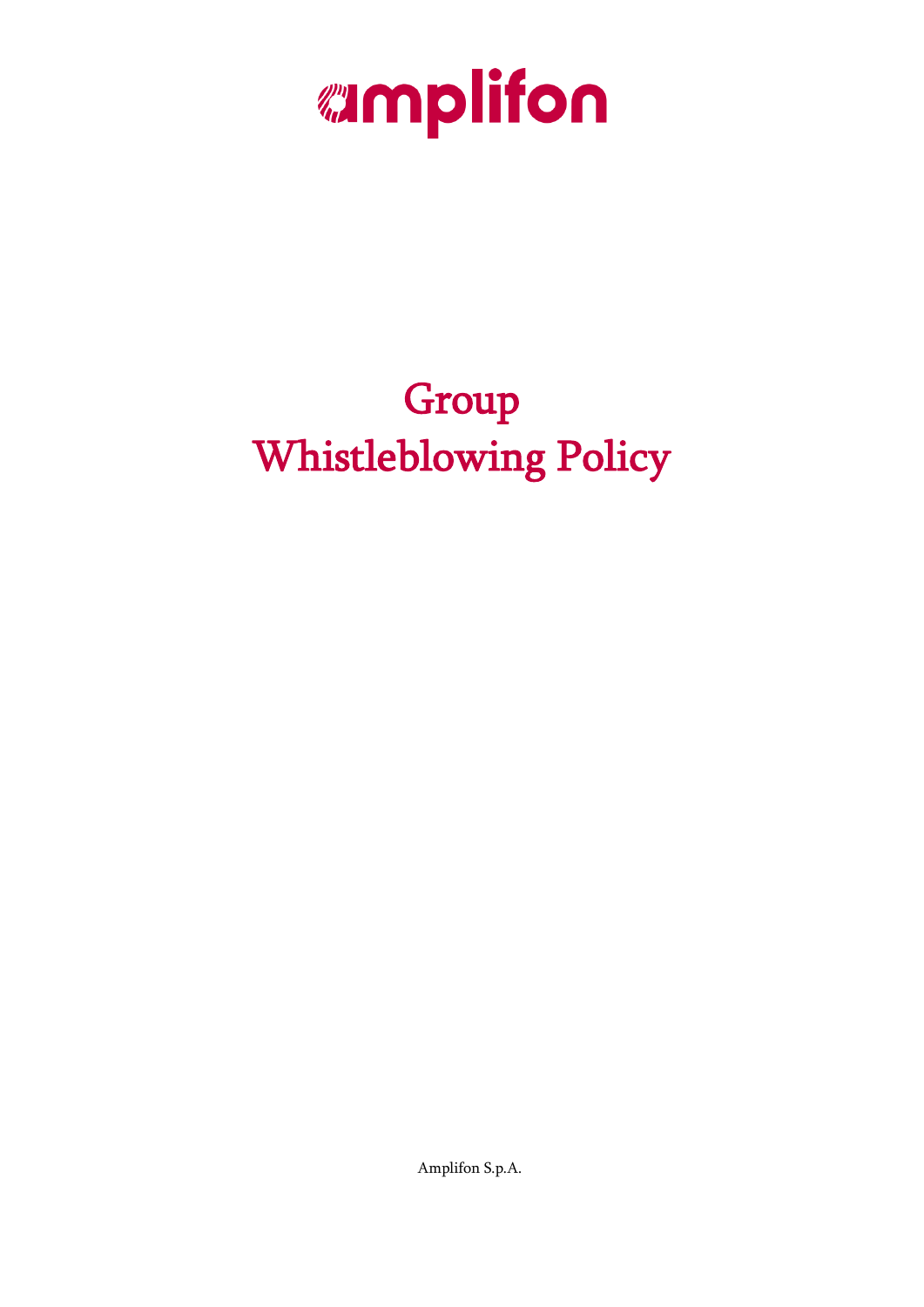### **Contents**

| 1  | Introduction                                                                    |                                                       | 1                   |
|----|---------------------------------------------------------------------------------|-------------------------------------------------------|---------------------|
| 2  | What to report                                                                  |                                                       | $\overline{2}$      |
| 3  | <b>Roles and Responsibilities</b>                                               |                                                       | 3                   |
| 4  | <b>General principles</b>                                                       |                                                       | 5                   |
|    | 4.1                                                                             | Confidentiality                                       | 5                   |
|    | 4.2                                                                             | Non-retaliation                                       | 6                   |
|    | 4.3                                                                             | <b>Anonymous Reports</b>                              | 7                   |
|    | 4.4                                                                             | Misuse of the Whistleblowing Policy                   | $\overline{7}$      |
|    | 4.5<br>Duty of independence and professionalism in the<br>management of reports |                                                       | $\overline{7}$      |
|    | 4.6                                                                             | Protection of the integrity of reports                | 7                   |
|    | 4.7                                                                             | Other remedies                                        | 8                   |
| 5  | <b>Process Management</b>                                                       |                                                       | 8                   |
|    | 5.1                                                                             | Whistleblowing channels                               | 8                   |
|    | 5.2<br>Access to the Digital Whistleblowing System and<br>submission of reports |                                                       | $\mathcal{G}% _{0}$ |
|    | 5.3                                                                             | Handling over and preliminary evaluation              | 10                  |
|    | 5.4                                                                             | Investigation and final decision                      | 11                  |
|    | 5.5                                                                             | Reporting                                             | 13                  |
|    | 5.6                                                                             | Feedback to Whistleblowers                            | 13                  |
|    | 57<br>was made                                                                  | Disclosure to the party against whom the report<br>13 |                     |
|    | 5.8                                                                             | <b>Disciplinary Measures</b>                          | 14                  |
| 6  | Tracking of the report management process                                       |                                                       | 14                  |
| 7  | Communication                                                                   |                                                       | 14                  |
| 8  | Privacy                                                                         |                                                       | 15                  |
| 9  | Support and assistance                                                          |                                                       | 15                  |
| 10 | Controls and monitoring                                                         |                                                       | 15                  |
| 11 | Conclusion                                                                      |                                                       | 16                  |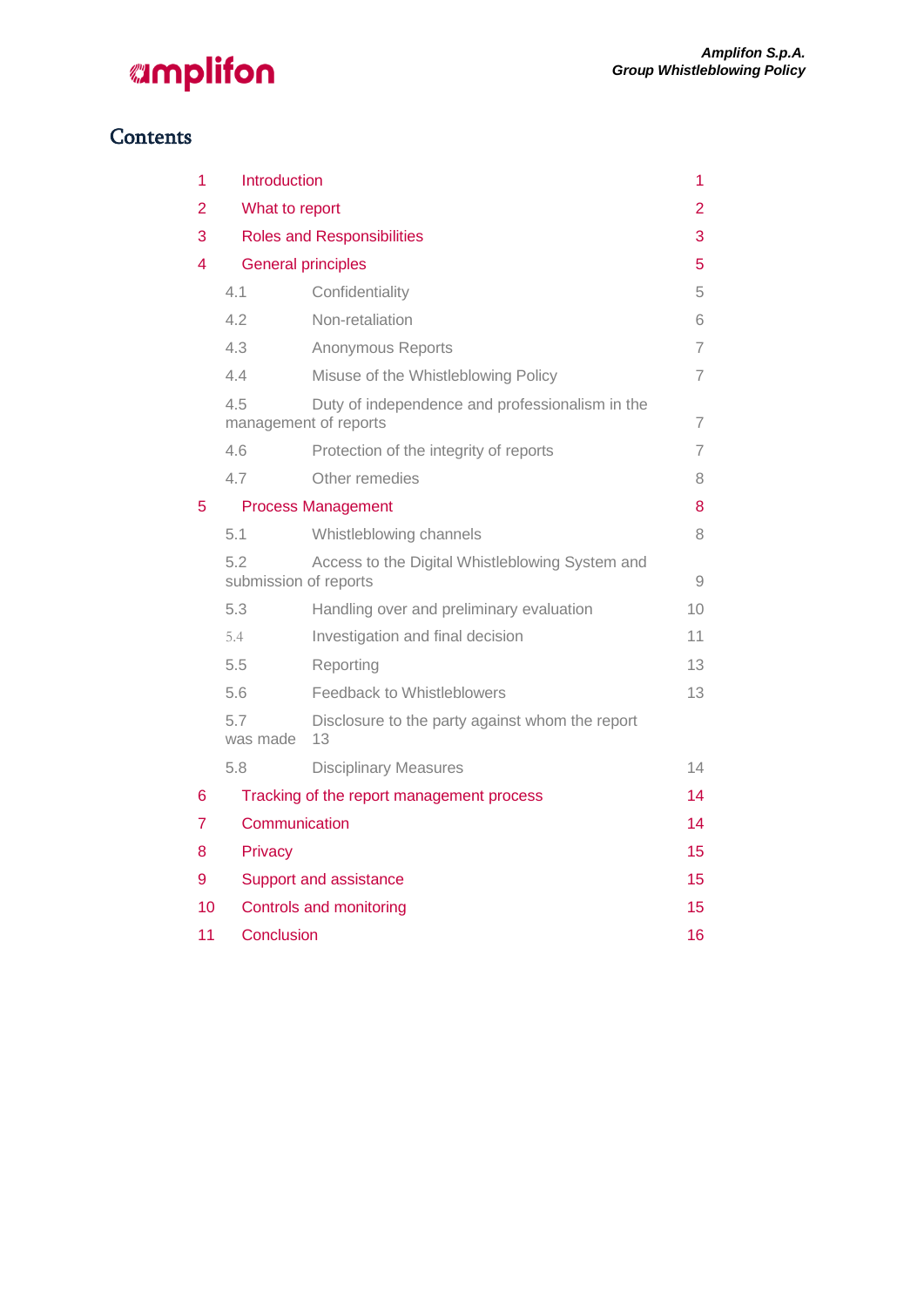### 1 Introduction

### <span id="page-2-0"></span>Why a Whistleblowing Policy

Amplifon carries out its business faithfully, correctly, transparently, honestly and lawfully and requires all Group companies, executives, members of management, employees and stakeholders to abide by laws, regulations, rules of conduct, standards and guidelines, both national and international, which apply to the Group companies. Whistleblowing activity is of paramount importance for Amplifon in reinforcing control over the effective application and management of the Code of Ethics as well as the Policy and Procedures prescriptions and principles. Moreover, a Whistleblowing system, in line with international and local laws and best practices, helps Amplifon to strengthen business integrity and effectively tackle potential problems in an early stage, reducing the risk of significant potential damage to the Group's business and reputation.

For this reason, Amplifon encourages and highly recommends raising concerns about the breach of these principles and takes extremely seriously any possible whistleblowing report as identified in this Policy. (Please refer to the dedicate section "2. What to report").

To this end, we have implemented within the Group the Whistleblowing System described in this Policy, which is designed based on the highest international standards that relies on the best available digital technologies.

Through this system, we guarantee that the confidentiality of your reports will be protected to the extent possible under applicable law. We also guarantee that no Amplifon people will be dismissed, demoted, suspended, threatened, harassed, retaliated against, or discriminated in any way in their working conditions for submitting a report in accordance to this Policy.

Similarly, no Amplifon people will be adversely affected by reporting possible violations which could be found to be unsubstantiated if there was a reasonable belief to justify reporting them.

#### Whistleblowing Policy applicability

This document contains rights and obligations concerning Whistleblowers and the Whistleblowing reporting process and applies to all Amplifon companies in all geographies where the Group operates, and must be interpreted and applied in each relevant country consistently and in compliance with any specific local laws on the same subject.

The specific aspects relating to each country's laws are reflected in the different boxes in the present document and will be transposed into the setting of the Digital Whistleblowing System, if needed. All the addressees of this Policy are therefore invited to examine the annexes to identify those for which they are responsible.

The principles of this Policy do not affect – and do not in any way limit – the obligations to submit reports to the competent judicial, supervisory or regulatory authorities in the countries where entities belonging to the Amplifon Group operate, or the obligations to submit reports to any control bodies established at each Group company.

This Policy has been approved by the Board of Director of Amplifon S.p.A. on 4 March 2020 and its application is mandatory for all the Amplifon companies.

Each Amplifon company will adopt this Policy (and any new version of the same) through a resolution of its Board of Directors (or of the corresponding body / function / role if the governance of the respective company does not provide for such body) promptly during the first useful meeting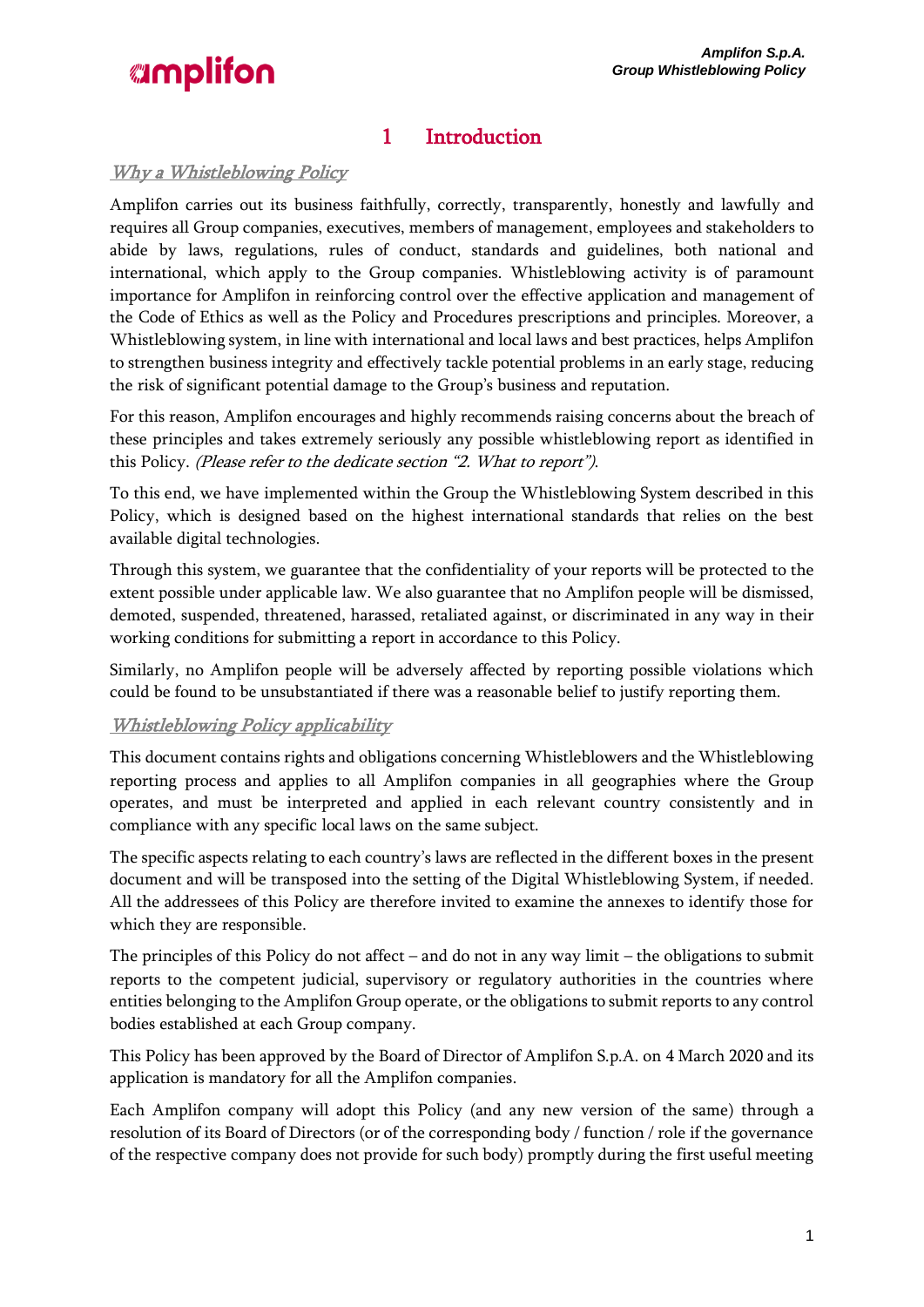and in any case no later than 60 working days from the formal communication date from the Amplifon CEO consistently with the implementation plan.

The companies that should be established and / or join the Amplifon Group after the approval of this Policy will adopt the same through the resolution of their Board of Directors (or of the corresponding body / function / role if the governance of the respective subsidiary does not provide for this body) promptly during the first useful meeting and in any case no later than 60 working days from the date of incorporation or, as appropriate, from joining the Amplifon Group.

When required by local legislations, the relevant Amplifon company ensures that this Policy (and any new version of the same) will be duly submitted to the authorization or approval of the competent authorities or councils.

### 2 What to report

<span id="page-3-0"></span>The Whistleblowing channels serve the purpose of reporting actual or suspected breaches and violations of which Amplifon people or Third Parties become aware or of which they have reasonable suspicion concerning conduct (of any nature whatsoever, even if merely omissive) in violation of:

- (i) the Group Code of Ethics;
- (ii) the laws applicable to each Amplifon companies, including (but not limited to) the anticorruption laws;
- (iii) regulations or measures issued by any competent Authority; and/ or
- (iv) internal policies and procedures adopted by the Amplifon companies (specifically, policy concerning conflicts of interest, anti-corruption, Model 231 for Amplifon S.p.A.).

The foregoing, without prejudice to different provisions under applicable local legislation, is transposed in the settings of the Digital Whistleblowing System.

In some countries, local laws and regulations restrict reports of situations, information or documents which are covered by secrecy or legal privilege in certain circumstances. We recommend speaking with the people mentioned under following Section 9 if you are not sure whether secrecy or privilege laws or regulations apply to a planned report.

Unless a different definition of Third Parties is provided for by applicable local laws, for the purposes of this Policy Third Party(ies) means any external party, excluding final customers, with whom the Amplifon company has some form of business relationship (e.g. joint ventures, joint venture partners, consortium partners, outsourcing providers, contractors, consultants, sub-contractors, suppliers, vendors, advisors, agents, distributors, representatives, intermediaries and investors).

Reports shall be made based on a reasonable belief and as detailed as possible. The concerns shall contain information and facts rather than allegations or statement of opinions, without prejudice to any specific additional requirement provided by applicable local laws.

No reports concerning personal grievances and customer experience or product complaints are accepted under this Policy.

#### WHAT TO REPORT – IN AUSTRALIA

Disclosures may be made about misconduct or an improper state of affairs or circumstances in relation to Amplifon Australia (including by an Amplifon Australia current or former officer or employee) where you have reasonable grounds to suspect has occurred or is occurring in relation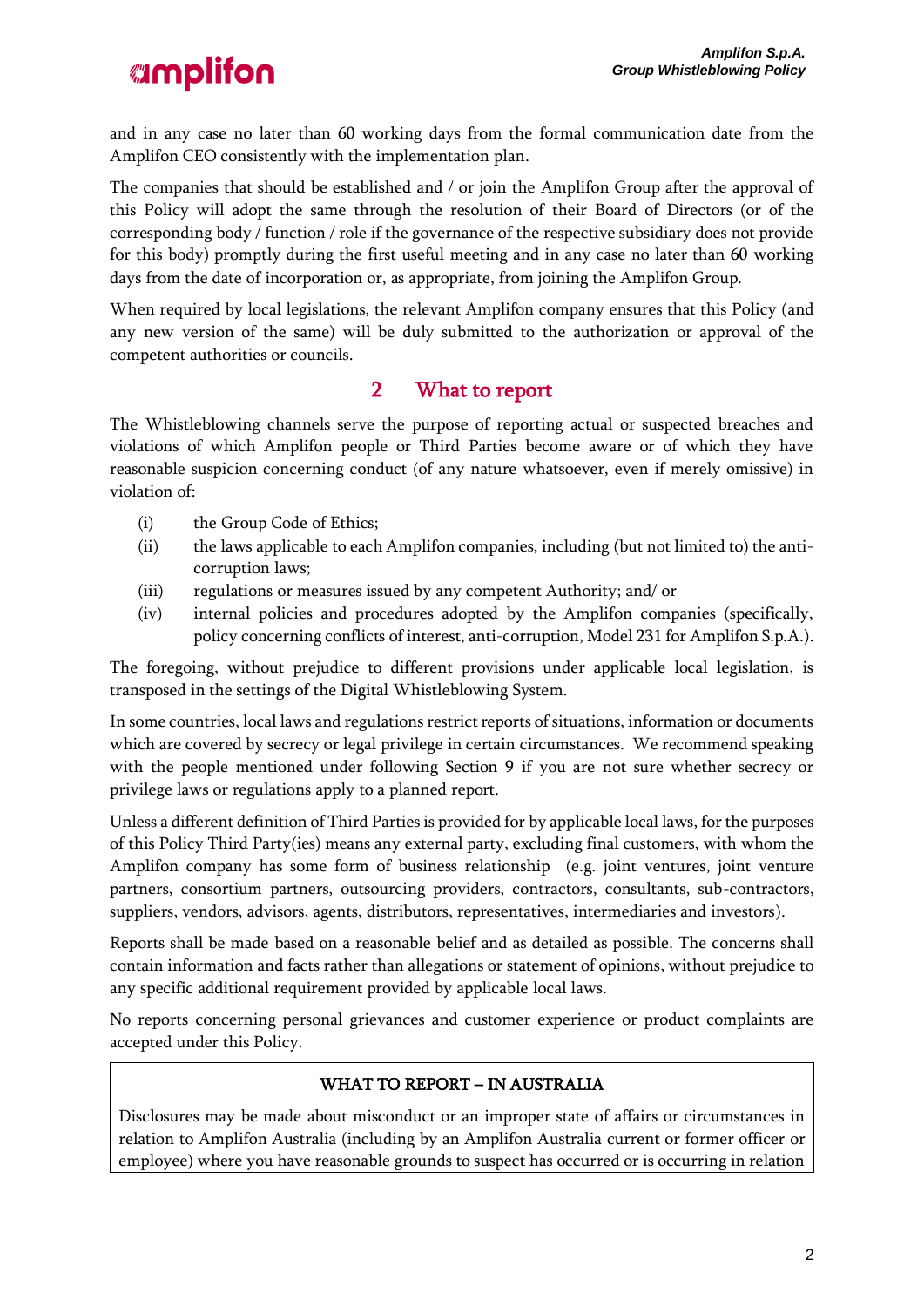to Amplifon Australia. A discloser may wish to obtain independent legal advice before making a disclosure.

Disclosures solely about a personal work-related grievance are not covered by this policy and do not qualify for protection under the Australian whistleblower laws unless they also relate to any detriment or threat of detriment by reason of you making or being suspected of making a protected disclosure. In particular, - as a further specification to the matters set out in Section 2 of the Global Whistleblower Policy- disclosures about the following matters may qualify for protection under the Australian whistleblower laws:

- I conduct that amounts to a criminal offence or contravention of the Corporations Act 2001 (Cth) or Australian Securities and Investments Commission Act 2001 (Cth);
- II conduct that is a Commonwealth criminal offence punishable by more than 12 months imprisonment;
- III illegal conduct, such as theft, dealing in, or use of, illicit drugs, actual or threatened violence, corruption, bribery, criminal damage to property or breaches of work health and safety laws;
- IV fraud, money laundering or misappropriation of funds;
- V negligence, default, breach of trust or breach of duty;
- VI any conduct that may indicate a systemic issue in relation to Amplifon Australia;
- VII product liability;
- VIII conduct relating to business behaviours and practices that may cause consumer harm;
- IX conduct that represents a danger to the public or the financial system;
- X information that indicates a significant risk to public safety or the stability of, or confidence in, the financial system;
- XI misconduct in relation to Amplifon Australia's tax affairs; or
- XII engaging in or threatening to engage in detrimental conduct against a person who has made a disclosure or is believed or suspected to have made, or be planning to make, a disclosure.

### 3 Roles and Responsibilities

- <span id="page-4-0"></span>• Whistleblower Protection Officer: the Group Risk and Compliance Officer, which is responsible for receiving, collecting and preliminarily analyzing reports submitted by Whistleblowers and calling for the Whistleblowing Committee meeting.
- Whistleblowing Committee: the committee appointed by the Board of Directors of Amplifon S.p.A. and composed by (i) the Group Risk and Compliance Officer, (ii) the Chief HR Officer and (iii) the Chief Legal Officer, designated to investigate, record and report to the Control, Risk and Sustainability Committee concerns issued through Whistleblowing channels and to define the related disciplinary measures.
- "Whistleblowers" responsible for submitting Whistleblowing reports: as the case may be, Amplifon directors, officers, managers, employees as well as the Third Parties.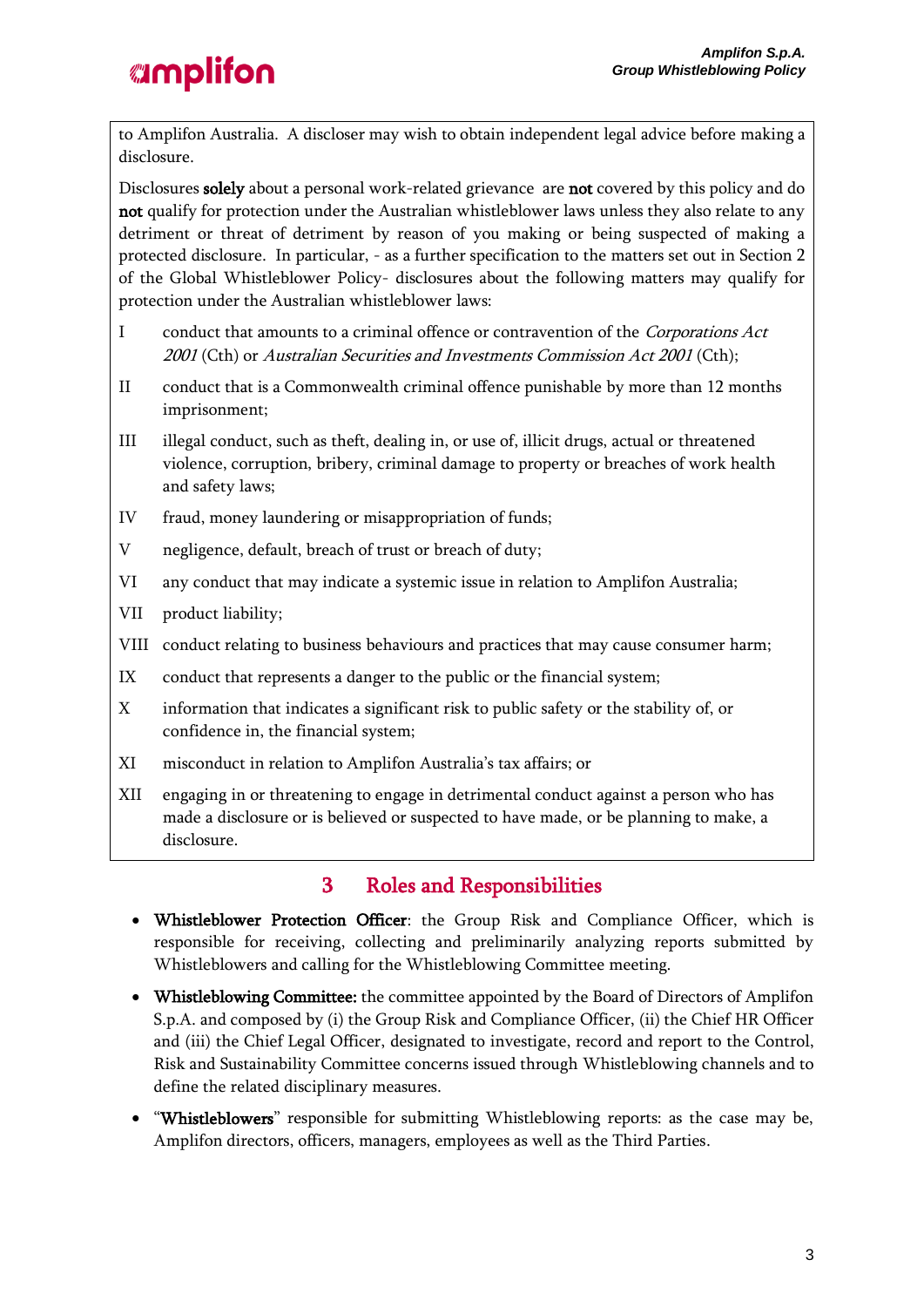#### ROLES AND RESPONSIBILITIES – IN AUSTRALIA

In addition to the individuals identified in Section 3 of the Group Whistleblower Policy, eligible whistleblowers in Australia include current or former:

- I officer or employees of Amplifon Australia;
- II supplier of goods and services to Amplifon Australia;
- III an associate of Amplifon Australia;
- IV parent, grandparent, child, grandchild, sibling, spouse or dependent of any of the above.

Disclosures that qualify for protection may be made to any of the people listed below. However we encourage disclosures under this policy to be made on the Amplifon Digital Whistleblowing System available [here:](https://whistleblowing.amplifon.com/) (https://whistleblowing.amplifon.com). This is an independent, confidential, anonymous and secure platform where a discloser may track the progress of their disclosure – the anonymity of reports made on this platform will be retained even after the investigation into the disclosure is finalized.

In addition to the individuals identified in Section 3 and 5.1 of the Group Whistleblower Policy, a disclosure may be made to any of the following eligible recipients:

- I the Amplifon Whistleblower Protection Officer;
- II Amplifon Australia officers and senior managers;
- III internal or external auditor of Amplifon Australia; and
- IV any employee or officer who has functions or duties relating to the tax affairs of Amplifon Australia.

#### DISCLOSURES TO EXTERNAL PARTIES – IN AUSTRALIA

The protections afforded by the Australian whistleblower laws (set out in section 5 below) also include some types of disclosure made to external parties, such as:

- V legal representatives, to obtain advice or representation about the Australian whistleblower laws;
- VI Australian Securities Investment Commission (ASIC), Australian Prudential Regulatory Authority (APRA) or the Australian Taxation Office (ATO); or
- VII MPs or journalists, where you have reasonable grounds to believe that making the further disclosure would be in the public interest or the information concerns a substantial and imminent danger to the health or safety to one or more persons or to the natural environment, but only if:
	- a. you previously made a disclosure of that information to either ASIC, APRA or another Commonwealth body prescribed by regulation; and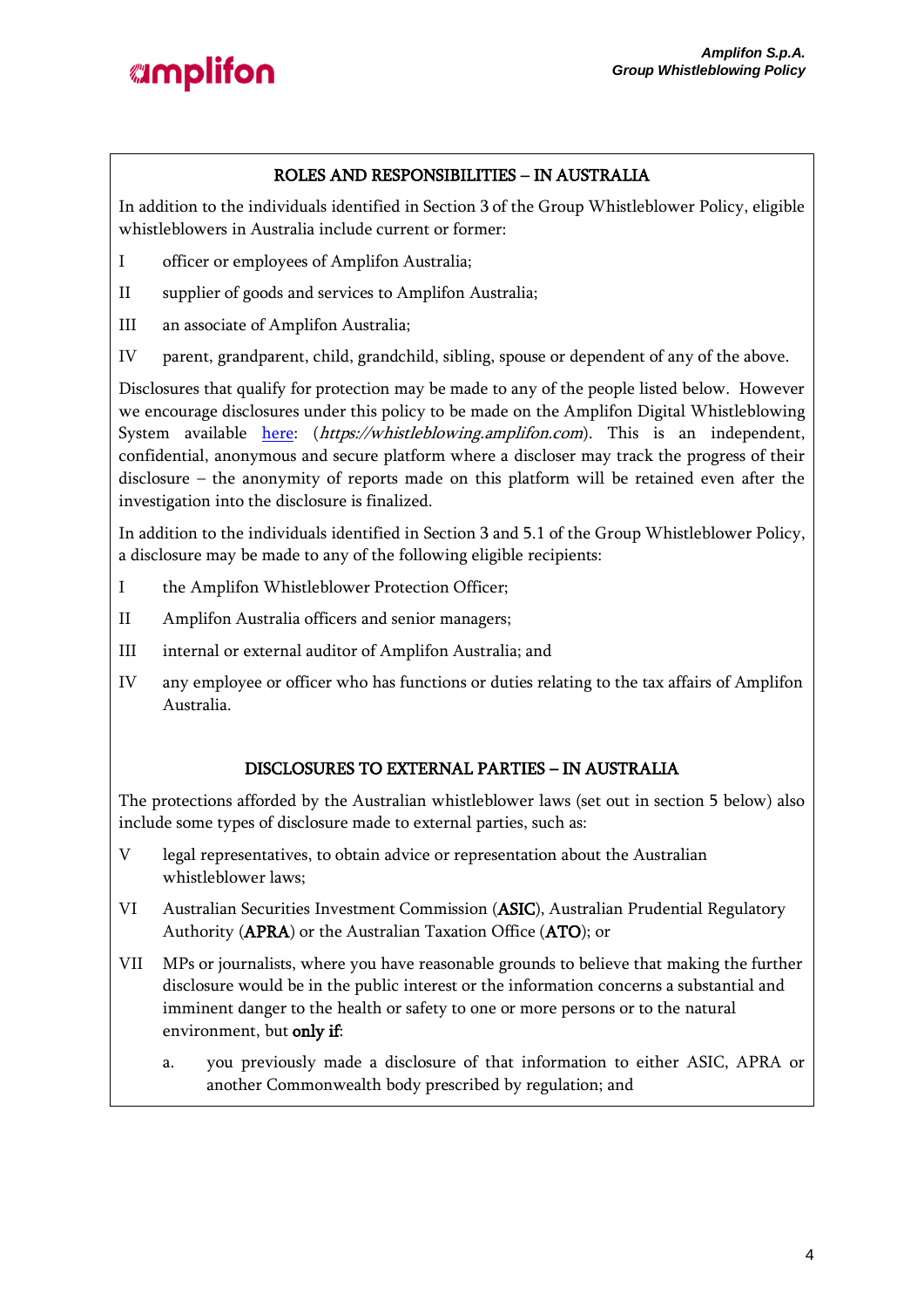

b. you notified that body in writing of your intention to disclose to an MP or journalist (where, for public interest disclosures, at least 90 days must first have passed since your previous disclosure before this notice may be given).

Strict criteria apply and independent legal advice should be obtained before making a disclosure to an MP or journalist. For more information about the Australian whistleblower laws (including how to make a disclosure directly to ASIC or the ATO), see the information available on the ASIC website (including Information Sheet 239 How ASIC handles whistleblower reports and Information Sheet 247 Company officer obligations under the whistleblower protection provisions) and the ATO website.

The above-mentioned external parties should, as far as is reasonably practicable, transmit the disclosure to Amplifon through the Amplifon Digital Whistleblowing System available at [https://whistleblowing.amplifon.com\)](https://whistleblowing.amplifon.com/).

Please be aware that disclosures made directly to the external parties may not guarantee the same confidentiality and timeliness ensured with respect to reports submitted through the Amplifon Digital Whistleblowing System.

### 4 General principles

### <span id="page-6-1"></span><span id="page-6-0"></span>4.1 Confidentiality

All reports shall be dealt with in a confidential manner to the extent possible under local law and in order for Amplifon to investigate a report and take appropriate steps. Amplifon is committed to protecting the Whistleblower's identity and the confidentiality of all the information contained in the reports (including the identity of reported persons) throughout the entire management process - from the time the reports are received and throughout the investigation and final stages - by all the people involved for any reason whatsoever in the management process, in compliance with applicable local privacy laws and consistently with the needs of the investigation process. Upon filing of his/her report, the Whistleblower is bound to treat it (and the underlying facts and circumstances) with utmost confidentiality, subject to applicable law. The measures to protect the whistleblower's confidentiality are aimed, among other things, at ensuring that the same is not subject to any form of retaliation. The violation of this principle may lead to disciplinary proceedings against the author of this violation and the imposition of the related disciplinary measures, in accordance with the provisions of the applicable national labor law legislation.

Moreover, the following measures are adopted:

- the transmission/storage of the reported information is carried out through the Whistleblowing System; if exceptionally submitted through means other than the Whistleblowing System, the reports must be promptly loaded into the Whistleblowing System and, in any event, the information contained therein must be properly secured;
- the transfer of paper documents should be avoided;
- all stages of the management process of the whistleblowers' reports are carried out in a protected electronic environment, accessible only to specifically authorized persons, and based on pre-established "access levels";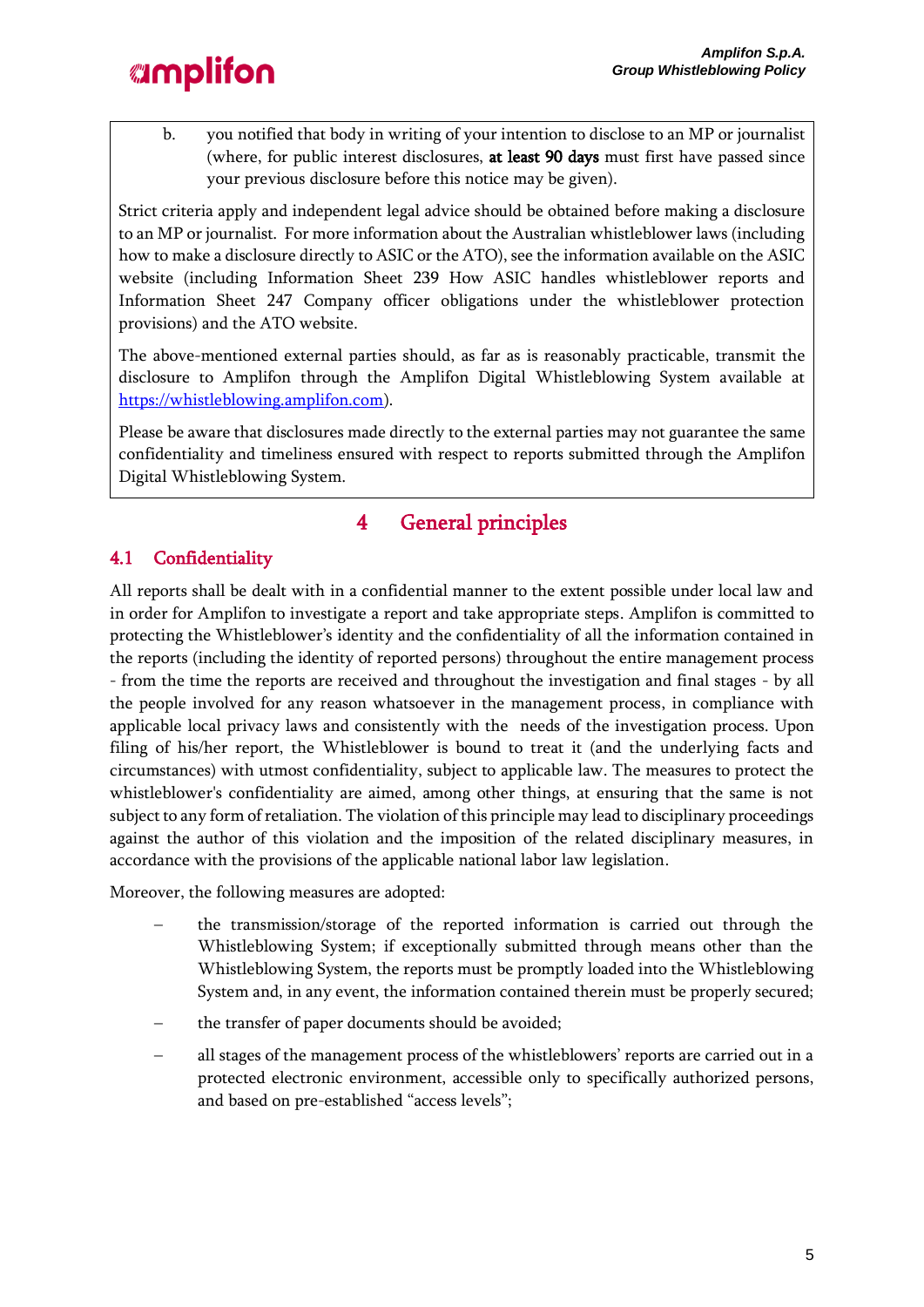- throughout all stages of the report management process, the data concerning whistleblowers are kept strictly confidential to the extent possible under local law and in order for Amplifon to investigate a report and take appropriate steps;
- anyone who is aware that the reported information has reached people not involved in the management process must report this to the Whistleblowing Committee.

Furthermore, the breach of confidentiality and privacy obligations may lead to disciplinary liability, without prejudice to further kinds of liability provided by the applicable legislation.

### CONFIDENTIALITY – IN AUSTRALIA

In addition to the matters set out in Section 4 of the Global Whistleblower Policy above:

- I a Whistleblower's identity will not be disclosed without their consent unless an exception applies under law;
- II there is no obligation on the Whistleblower to maintain confidentiality of the disclosure; and
- III disclosures made anonymously are protected under Australian law. Anonymous reports will remain anonymous after an investigation is finalized, including in internal reporting.

### <span id="page-7-0"></span>4.2 Non-retaliation

No Whistleblowers reporting a breach based on a reasonable belief in accordance with the provisions of the present procedure shall suffer retaliation. Whistleblowers are protected against any retaliatory or discriminatory act, direct or indirect, for reasons connected, directly or indirectly, to the report; in particular, no Amplifon people can be dismissed, demoted, suspended, threatened, harassed or discriminated in any way in their working conditions for having submitted reports in compliance with this Policy. This protection is guaranteed to the Whistleblowers even when the report, albeit unfounded, is based on a reasonable belief.

Amplifon is greatly committed in safeguarding everyone acting in the interest of protecting its culture and values: therefore, any detrimental action performed against a Whistleblower may be identified as retaliation and punished. To implement this principle a Whistleblower protection programme has been put in place to protect Whistleblower from any form of retaliation.

This protection programme is based on the direct and express commitment of the company's executives, in the persons of directors and top management (known as "top-level commitment"). The protection programme envisages:

- the availability of the Whistleblowing System as well as the alternative channels indicated in section 5.1 - to report any violator of the non-retaliation principle to the Whistleblowing Committee;
- the duty of the Whistleblowing Committee to timely conduct of the related investigations is guaranteed, with the support of the functions involved in the events reported;
- the duty of the Whistleblowing Committee to verify and assess without delay the situations described above and to promptly inform the directors and the top management of the Group about the outcomes of that assessment; and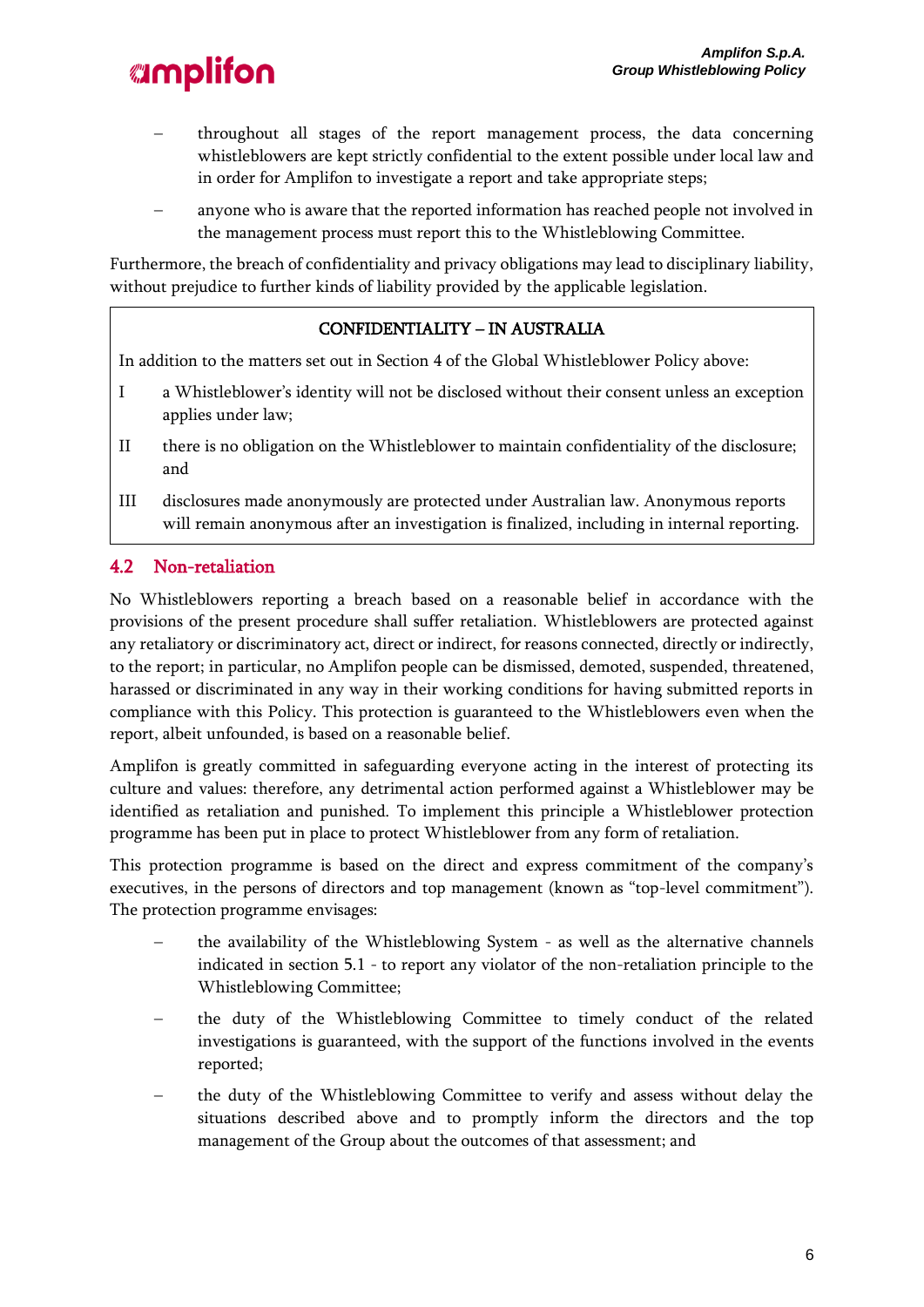the traceability and transparency of all information relating to the activities described above.

To this end, the Whistleblowing Committee, with the help of the local Human Resources Function, monitors any retaliation, unfair, discriminatory behaviors towards reporting persons, through the analysis and overall assessment of specific "Red Flags" (a by way of example: changes of office or job, transfers of headquarters, requests for job changes, long absence due to illness, disciplinary challenges / measures, requests for unpaid leave, negative performance assessments, etc.).

Finally, any violation of the prohibition to engage in retaliatory and discriminatory behaviour may result in disciplinary proceedings being initiated against the individual who engaged in this behaviour and the imposition of appropriate disciplinary measures in accordance with existing legislation and applicable national collective bargaining agreements.

All Amplifon people must be made aware of these rules and procedures to protect employees during the training activities.

### <span id="page-8-0"></span>4.3 Anonymous Reports

Amplifon allows the submission of anonymous Reports. However, Amplifon encourages Amplifon people not to make complaints anonymously, as "confidential" reports facilitate the interaction with and request for clarification from the Whistleblower, whilst at the same time guaranteeing the Whistleblower the maximum confidentiality and protection available under local law, including against retaliatory and/or defamatory reports.

### <span id="page-8-1"></span>4.4 Misuse of the Whistleblowing Policy

Amplifon welcomes all reports made based on a reasonable belief and in compliance with the provisions of this Policy. Any manifestly unfounded or defamatory report as well as reports not in compliance with this Policy may constitute misconduct, resulting in possible disciplinary measures and potential liabilities for the Whistleblower.

#### MISUSE OF THE WHISTLEBLOWING POLICY – IN AUSTRALIA

You may still qualify for protection even if your disclosure is found to be incorrect or defamatory but you must have reasonable grounds for suspecting that the information you are disclosing concerns misconduct or an improper state of affairs or circumstances in relation to Amplifon Australia (see Section [2] above). A disclosure made without reasonable grounds (such as where you know it to be false) may amount to misconduct and subject to disciplinary action by Amplifon Australia.

#### <span id="page-8-2"></span>4.5 Duty of independence and professionalism in the management of reports

All parties involved, for whatever reason, in the process of managing Whistleblowers reports must perform the related tasks in compliance with the duties of independence and ensuring the accurate and efficient management of all reports.

### <span id="page-8-3"></span>4.6 Protection of the integrity of reports

Amplifon ensures that no reports (from the notification phase to that of the decision) are cancelled and / or altered subject to the retention provisions specified in Section 6 below.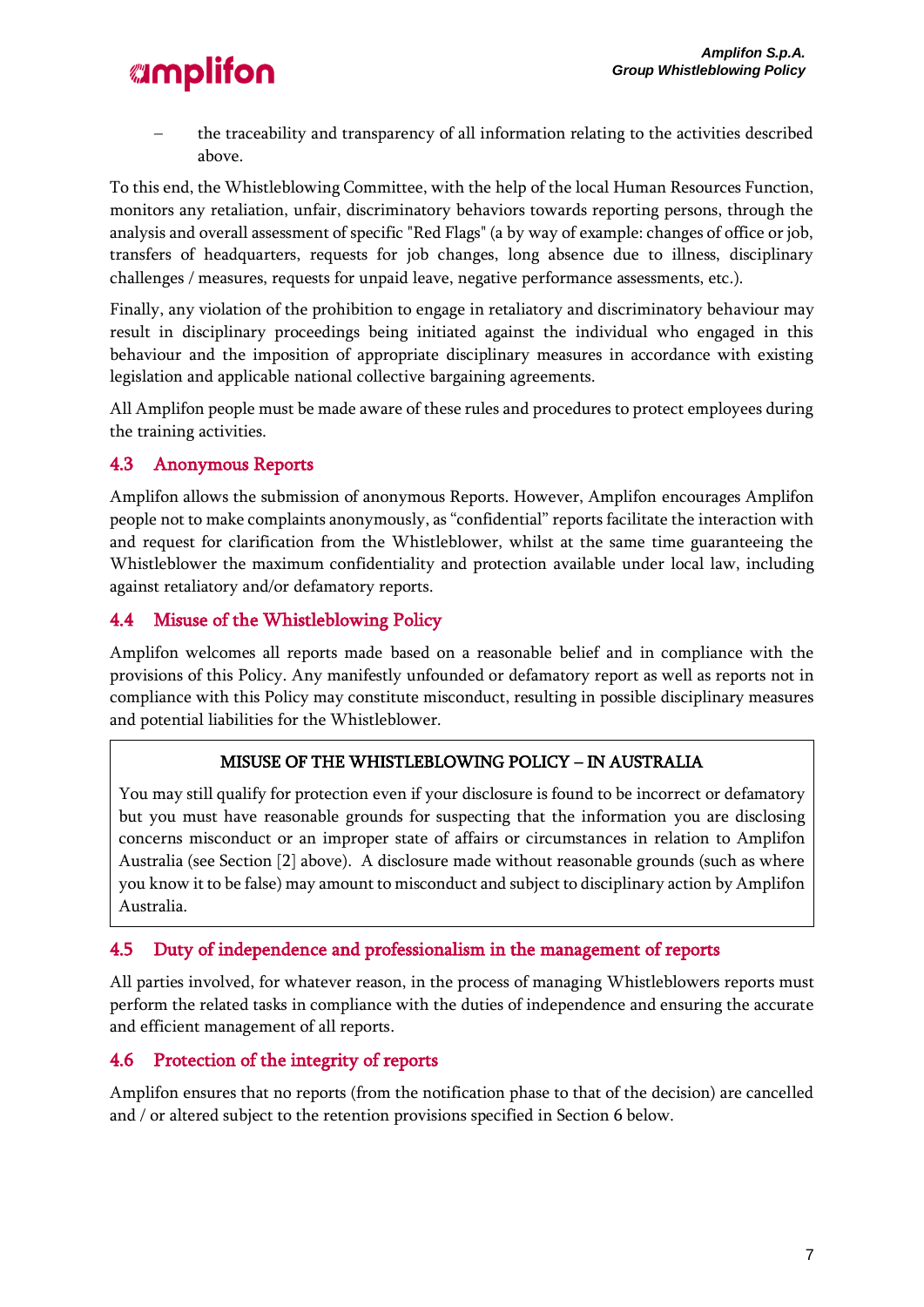### <span id="page-9-0"></span>4.7 Other remedies

A whistleblower will be protected from any civil, criminal or administrative liability in relation to their disclosure in compliance with applicable local law provisions. Applicable compensation provisions shall also apply.

### PROTECTIONS – IN AUSTRALIA

Amplifon Australia is legally required to comply with the protections provided by the Australian whistleblower laws:

- I individuals are also protected from suffering harm (such as physical damage, damage to reputation or psychological harm) by reason that they are a whistleblower, suspected of being a whistleblower or propose to be a whistleblower; and
- II Amplifon will ensure fair treatment for any employee/s who make or who are mentioned in protected disclosures. Amplifon Australia has in place processes for protecting, supporting and monitoring the welfare of these employees. This includes risk assessment of any potential detriment, work adjustment considerations and support services such as counselling.

Whistleblowers (or any other employee or person) can seek compensation and other remedies through the courts if they suffer loss, damage or injury because of a disclosure and Amplifon Australia failed to take reasonable precautions and exercise due diligence to prevent the detrimental conduct.

### 5 Process Management

<span id="page-9-1"></span>The reports are managed in an integrated manner for all the companies belonging to the Amplifon Group pursuant to the following provisions.

### <span id="page-9-2"></span>5.1 Whistleblowing channels

Reports must be submitted to the Whistleblowing Committee through the Digital Whistleblowing System - as specifically designed to ensure ease of use for the best protection of Whistleblowers accessible from any PC, tablet or smartphone (whether private and corporate).

Whistleblowers may also use the alternative channels indicated below:

- e-mail to the following e-mail address: wbcommittee@amplifon.com accessible only by the members of the Whistleblowing Committee:
- ordinary mail to the attention of one of the members of the Whistleblowing Committee at the following address:

Amplifon S.p.A.

Via Ripamonti, 133

20141 Milano – Italia

In case of reports submitted by using channels other than the Digital Whistleblowing System, in order to take advantage of a greater guarantee of confidentiality, it is necessary that the report is inserted in a closed envelope that bears the wording "*confidential* / *personal* " or that the subjectmatter of the e-mail contains the aforementioned wording.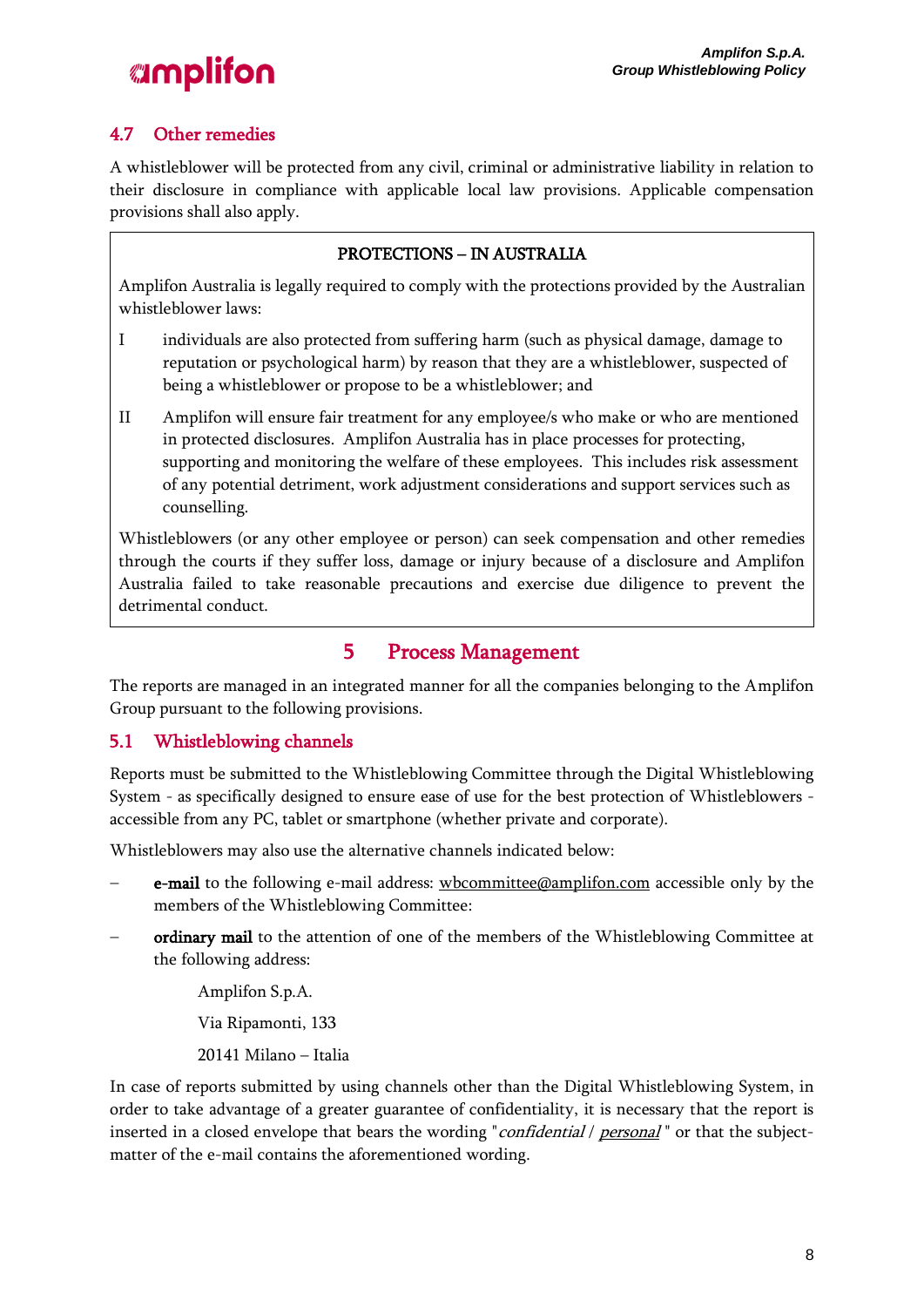However, the recommendation to use the Digital Whistleblowing System is renewed, unless for technical reasons it is not possible to access it, since:

- i) the use of alternative channels cannot guarantee the same level of protection of the reporting parties and efficiency in the management of the reports;
- ii) in the case of anonymous reporting, the use of the Digital Whistleblowing System is the only method that allows Amplifon to contact the Whistleblower for further information and clarification, while maintaining his/her anonymity, based on the methods described in section 5.2 below.

Anyone who receives a report through channels alternative to the Digital Whistleblowing System must promptly deliver it personally or by ordinary mail/express courier avoiding any email or digital forwarding to the Whistleblower Protection Officer who shall take care to insert the report in the Digital Whistleblowing System, keeping the information received strictly confidential.

### <span id="page-10-0"></span>5.2 Access to the Digital Whistleblowing System and submission of reports

To access the Digital Whistleblowing System the Whistleblower must access the web link of the Digital Whistleblowing System: the Whistleblower will be directed to a first screen that allows to (i) submit a report or (i) check the status of a previous report.

In case the Whistleblower select the "Report" button, a second screen will open where two reporting options will appear: one for the Amplifon employees and one for the Third parties.

In case the "Employee" option is selected, the Whistleblower can choose to submit his/her report by logging in with Single Sign On (confidential report) or to report anonymously (anonymous report).

Similarly, in case the "Third Party" option is selected, the Whistleblower can choose to provide the identification data (confidential report) or stay anonymous (anonymous report).

In the event of a "confidential" (not anonymous) report, the Whistleblower enters his/her identification data in the appropriate fields (unless the Whistleblower logged in with SSO) on the compilation page of the Digital Whistleblowing System and reports the alleged violation (by filling in all the fields required therein).

In the event of an "anonymous" report, the Whistleblower is only required to fill in the fields describing the alleged violation; in this case, the fields relating to the whistleblowers' identification data are not provided on the compilation page.

The Digital Whistleblowing System settings also allow the Whistleblower to select the Amplifon company to which the report refers and to specify the subject-matter of the violation by selecting it from a pre-set list proposed by the Digital Whistleblowing System.

The report must:

- contain a precise description of the facts covered by the report and the persons involved (potential managers and possible witnesses), to the extent possible;
- be integrated by attaching any documentation supporting the alleged violation to the extent possible, using the appropriate document upload function made available by the Digital Whistleblowing System.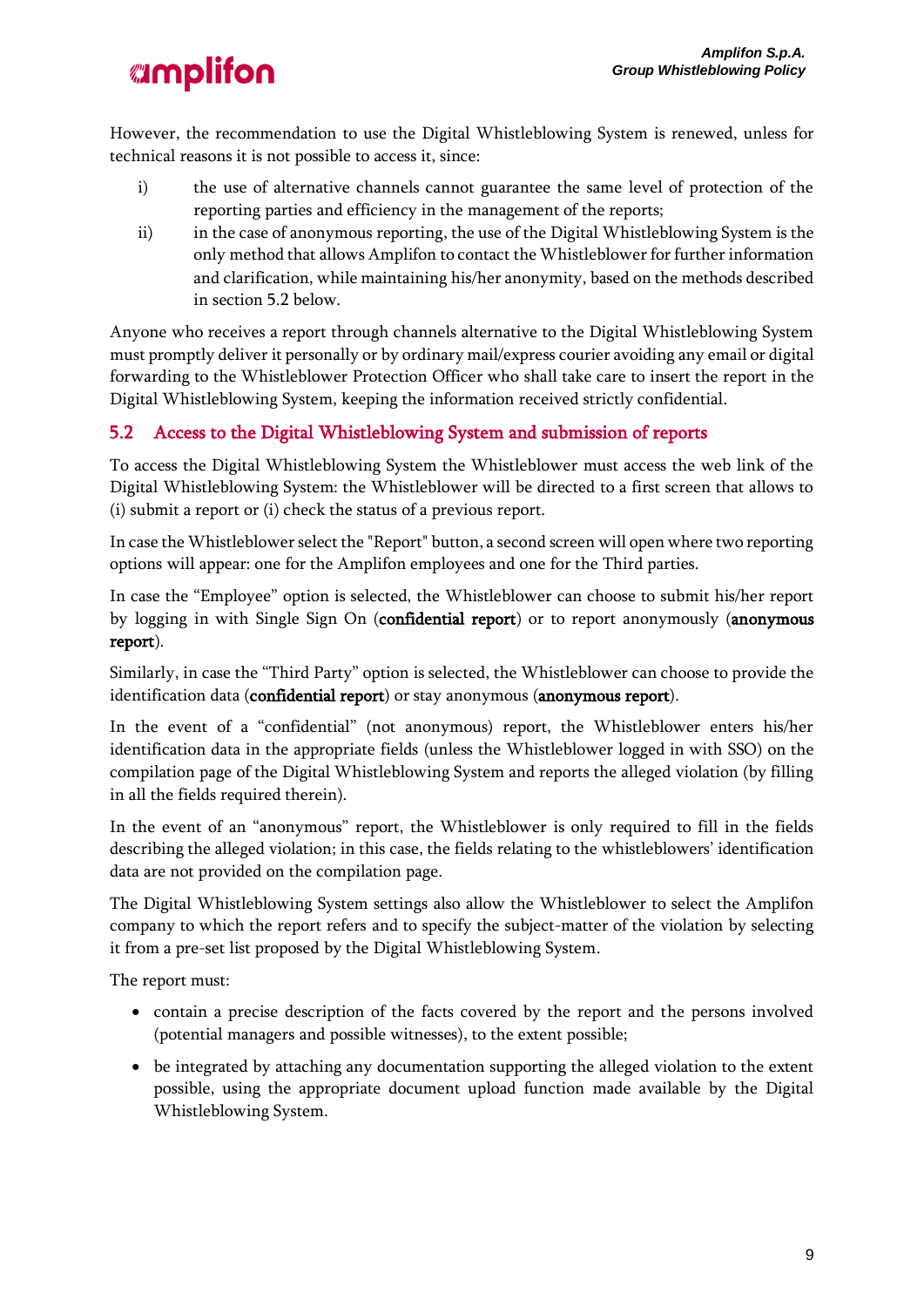Upon receipt of the "confidential" report, the Digital Whistleblowing System anonymizes the Whistleblower's data and the reported person and automatically inserts them in a separate archive electronically managed by the Whistleblower Committee and accessible only to the members of this Committee. Therefore, when examining the content of the Report, the members of the Whistleblowing Committee will not be allowed to know the identity of the Whistleblower, which is tracked in a separate database and may only be disclosed for the reasons laid down in the applicable legislation.

The Digital Whistleblowing System then displays an initial information confirming receipt and taking charge of the report and provides the unique identification code of the report, through which the Whistleblower will be able to access the Digital Whistleblowing System to check any requests for clarifications and the status of the report management workflow. This code does not allow the Whistleblower to be identified in any way.

It is recommended that the Whistleblower periodically access the Digital Whistleblowing System to check for any requests for clarifications relating to the submitted report. In this regard, it should be noted that any requests for additions / clarifications will be sent to the whistleblower no later than 20 working days from the filing of the report through the Digital Whistleblowing System.

It is the duty of each Whistleblower to diligently keep the unique identification code of the report, not to disclose it to others and not to allow Third Parties to access the information on the report.

### <span id="page-11-0"></span>5.3 Handling over and preliminary evaluation

Once the report has been received, the Digital Whistleblowing System notifies the receipt of a new report (without providing information regarding the content of the report) to the e-mail address of the Whistleblower Protection Officer.

Upon receipt of a report (both through the Digital Whistleblowing System and through alternative channels), the Whistleblower Protection Officer carries out a preliminary evaluation and classifies the report, based on the relevant Amplifon company and the subject-matter of the report.

In this phase the Whistleblower Protection Officer must first check whether the report is accompanied by sufficient information to assess its well-foundedness; if the report is too general and devoid of sufficient information, the Whistleblower Protection Officer will contact the Whistleblower through the Digital Whistleblowing System to obtain additional information and the necessary clarifications.

The Whistleblower Protection Officer can ignore and not manage ("discard") the reports that are clearly unfounded, instrumental or outside the scope of this Policy. Even the "discarded" reports are saved in the computerized archive of the Digital Whistleblowing System, which does not allow any form of cancellation and / or alteration, unless otherwise provided for in applicable local regulations (see section 6).

It should be noted that reports that do not fall within the scope of this Policy will be considered as not received and therefore will not be taken into consideration or sent to other corporate bodies / functions that may be competent in relation to the subject matter of the same.

Conversely, if a report is not found to be manifestly unfounded, is supported by sufficient information to assess its content and concerns a reportable conduct as defined in section 2, the Whistleblower Protection Officer submit the report to the Whistleblowing Committee to proceed with the investigation stage referred to in the following section.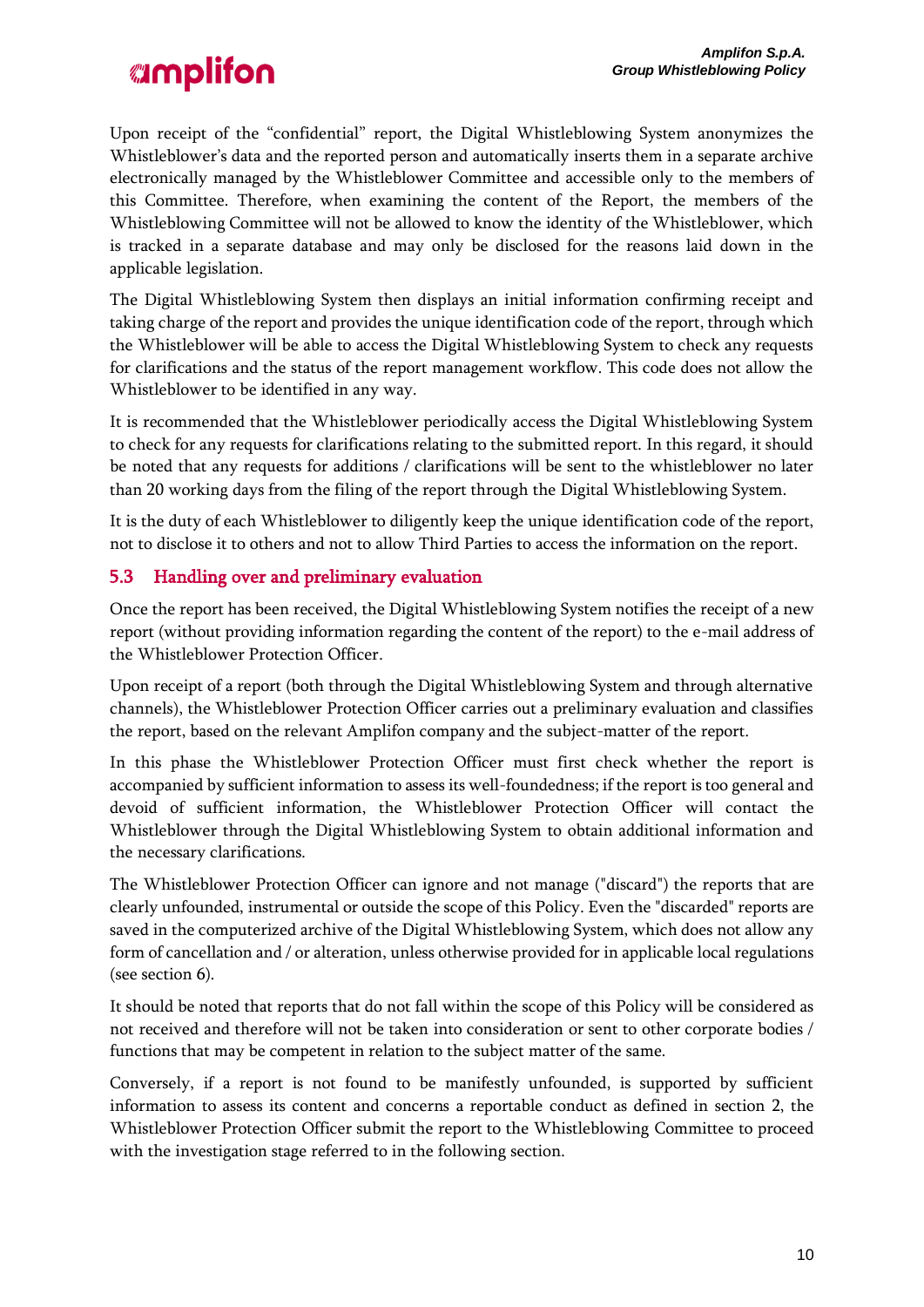The Whistleblowing Committee may ask for support to the local functions when their specific skills and abilities are required to carry out the preliminary evaluation.

If situations of potential conflicts of interest arise in the preliminary evaluation stage, the management of the report should be entrusted only to persons who are not in conflict situations; if the conflict of interest concerns one or more members of the Whistleblowing Committee, they must refrain from taking part in all management activities and must be replaced by others who have no conflicts of interest, identified by the other members of the Committee.

The phase of preliminary evaluation must be completed as quickly as possible, taking into consideration the possible necessity of acquiring information and clarifications, and in any event within 40 working days of the date the report is received.

### <span id="page-12-0"></span>5.4 Investigation and final decision

Reports that have not been immediately "discarded" are submitted to the assessment by the Whistleblowing Committee.

If the report - although not clearly unfounded, instrumental or outside the scope of this Policy - is not sufficiently detailed, the Committee formulates (through the Digital Whistleblowing System) the appropriate requests for additions / clarifications to the Whistleblower.

Such requests for additions / clarifications will be sent to the whistleblower no later than 20 working days from the communication of the report through the Digital Whistleblowing System.

Once the clarifications deemed appropriate have been obtained, the Whistleblowing Committee proceeds:

with the filing of reports which are without foundation and / or not adequately documented, despite the clarifications obtained

or

with the investigation phase, for reports reasonably founded and supported by sufficient elements to proceed with the preliminary investigation phase.

In the latter case, the Whistleblowing Committee defines a specific "investigation plan", which identifies:

- a) the methods for carrying out the investigation (requests for additions / clarifications to the Whistleblower, carrying out the checks deemed necessary, etc.);
- b) the possible Group companies and / or corporate functions competent with respect to the matter; and
- c) the timeframe within which to conclude the investigation.

Investigations may be performed, as the Whistleblowing Committee sees fit, with the support of functions, employees or Third Parties that, in relation to the report's content, own the greatest degree of knowledge and competences to analyze the issue. The Whistleblowing Committee can take advantage of the specific skills and competences of local functions to conduct the appropriate investigations as well as establish working teams dedicated to investigating specific reports. In this context, confidentiality shall be granted at all times to the extent possible under local law and in order for Amplifon to investigate a report and take appropriate steps.

If investigations are outsourced to an external service provider, the Whistleblowing Committee shall ensure that such provider is bound by non-disclosure undertakings regarding the investigation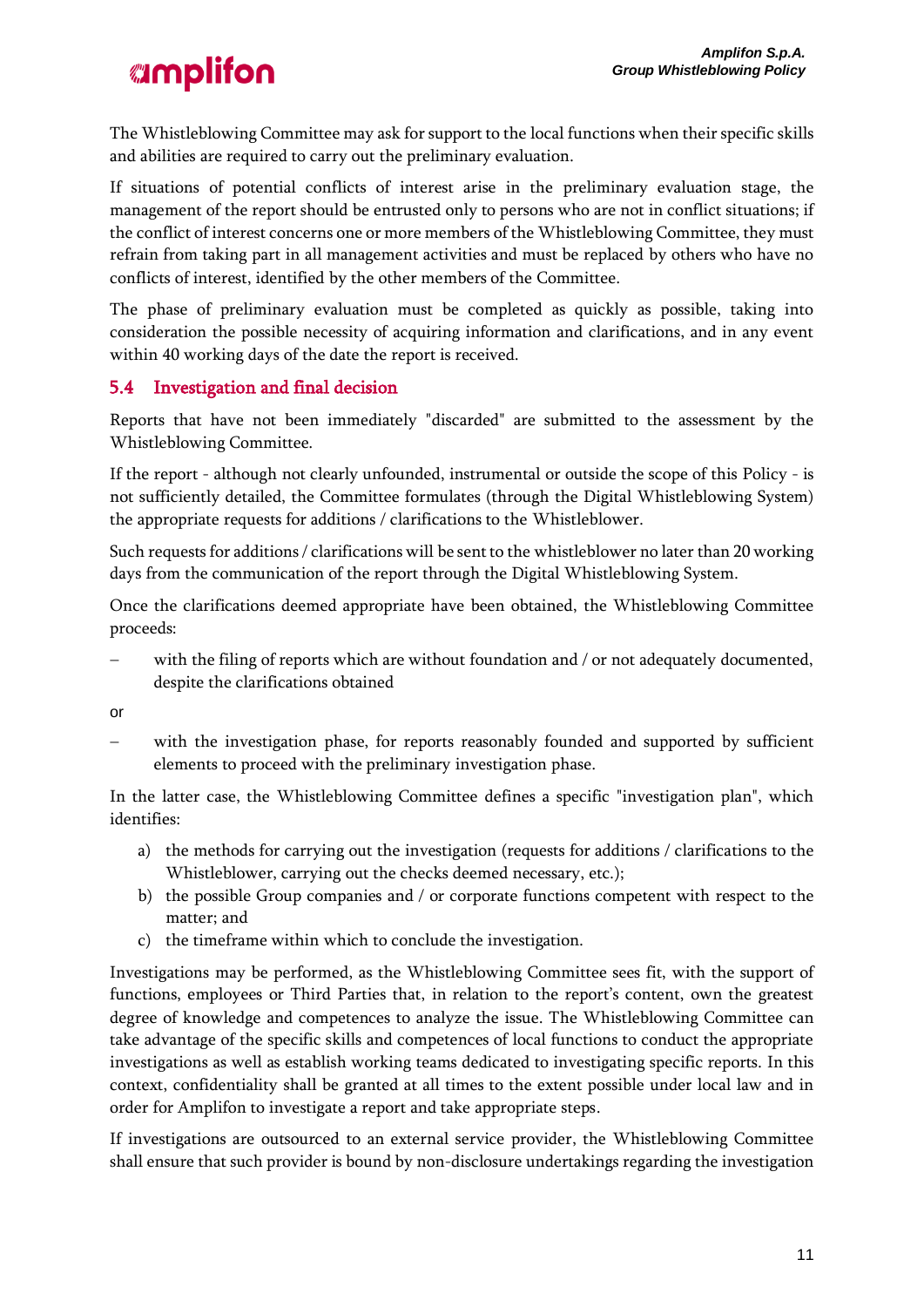and the information to which access is granted. The functions, employees or Third Parties involved in the "investigation plan" must guarantee full collaboration to the Whistleblowing Committee as far as necessary for carrying out the investigation, in compliance with the principles and guarantees provided for by this Policy.

At the end of the investigation phase, the Whistleblowing Committee prepares a written report with its final assessment and decision (e.g., storage or adoption of further measures) and identify the corrective actions to manage the issues reported and prevent new issues, including any disciplinary measure. In any case, Amplifon structures investigations to maximize its ability to claim any applicable privilege or protection over the report, according to provisions set forth by applicable local laws,

This report is then sent to the relevant corporate bodies and functions (of Amplifon and/or other company belonging to the Amplifon Group that may be involved in the report, as the case may be) to be implemented. Whistleblowing Committee will ensure that any disciplinary or remedial actions resulting from the investigation are implemented. When disciplinary actions are defined, the Whistleblowing Committee shall assure that they are effectively executed collecting related evidence.

In any case, the investigation phase is completed within 40 working days from the receipt of the report - except in cases where reports relating to situations of particular complexity require longer evaluation times and, in any case, not exceeding 60 working days - in compliance with the principles of impartiality, competence and professional diligence. Complex investigations may take longer, and they will be conducted in compliance with any duration requirements specified by local law.

### INVESTIGATIONS PROCESS MANAGEMENT – IN AUSTRALIA

The following steps will typically be taken for investigations of disclosures made in Australia and clauses 5.1 – 5.4 of the Amplifon Group Whistleblowing Policy will be applied only if they are compatible with the provisions below. This process may vary depending on the nature of the disclosure.

- I The Amplifon recipient listed in Section 3 above will direct the discloser to the Amplifon Digital Whistleblowing System available here: (https://whistleblowing.amplifon.com) which will notify the Whistleblower Protection Officer [(or the Whistleblowing Committee if the disclosure is about the Whistleblower Protection Officer)]. If the discloser does not wish to use the Digital Whistleblowing System, the Amplifon recipient will use the Digital Whistleblowing System to log the disclosure as soon as practicable removing any information which may identify the discloser (unless consent has been provided to reveal their identity).
- II The Whistleblower Protection Officer (or the Whistleblowing Committee) will share the disclosure reference number with the discloser through the Digital Whistleblowing System and invite the discloser to use the Digital Whistleblowing System or to contact the Whistleblower Protection Officer (or the Whistleblowing Committee) for updates.
- III As soon as practicable, the Whistleblower Protection Officer addresses the Whistleblowing Committee to (or the Whistleblowing Committee itself must) determine whether the disclosure falls within the scope of the Australian whistleblower laws and, if so, whether a formal, in depth investigation is required.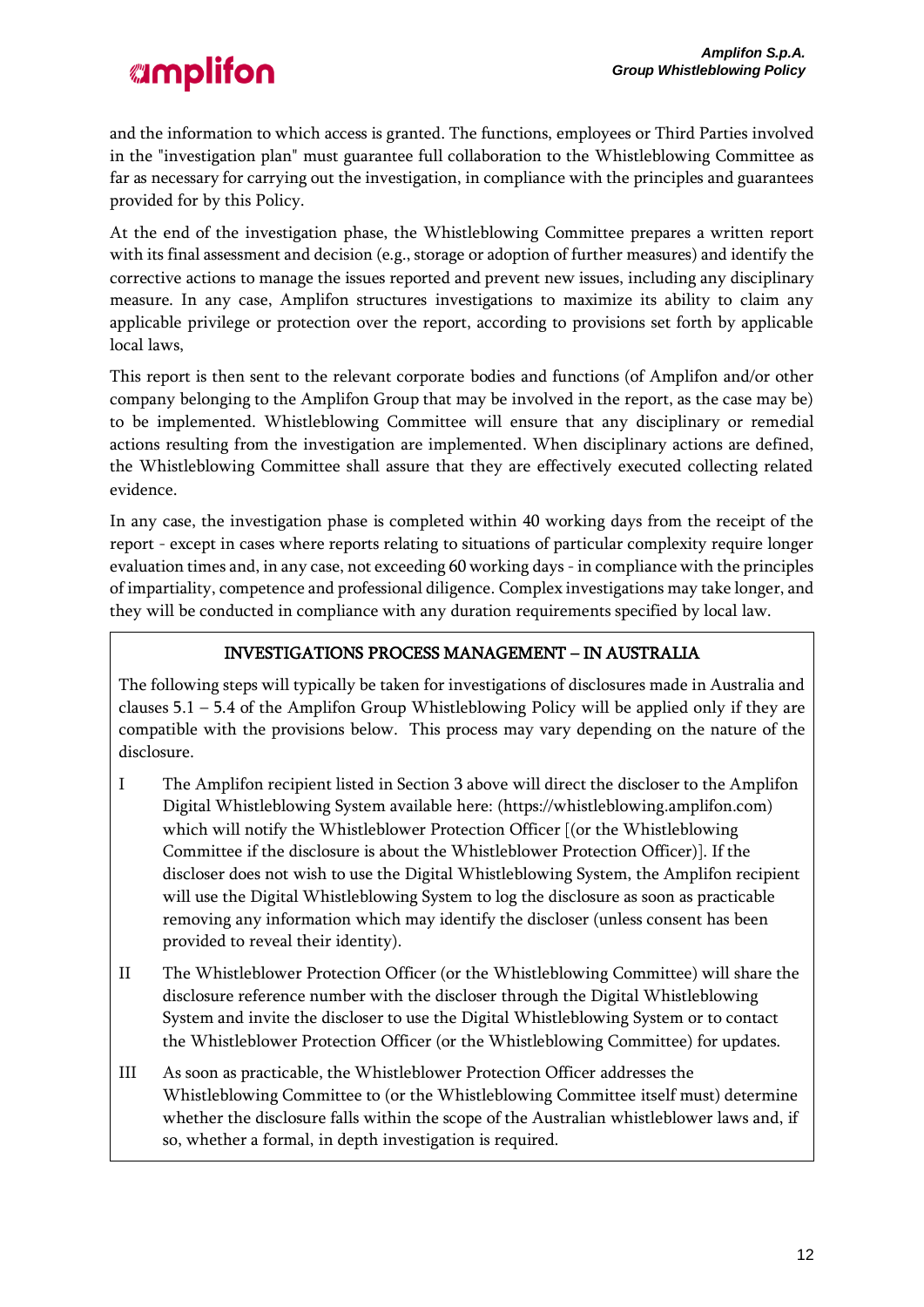

- IV If an investigation is required, the Whistleblowing Committee must:
	- a. determine whether the investigation of the disclosure should be conducted internally or externally;
	- b. in if the Whistleblowing Committee determines that the investigation should be conducted internally, appoint an investigator (or a team, as the case may be) with no personal interest in the matter to conduct an internal investigation into the matters disclosed (if they determine it to be necessary or appropriate);
	- c. if the Whistleblowing Committee determine that the investigation should be conducted externally (to ensure fairness and independence or because specialist skills are required), they will refer the disclosure to a nominated external agency, who will then conduct an investigation into the matters disclosed;

The investigator must conduct any investigation in an objective and fair manner, ensuring to provide any individual who has been adversely mentioned in information provided by a Whistleblower an opportunity to respond to the allegations made in respect of them prior to any adverse findings being made;

V All contact with the discloser in the investigation of the disclosure must be, where appropriate, documented in the Amplifon Digital Whistleblowing System bearing in mind confidentiality and identity protection requirements.

### <span id="page-14-0"></span>5.5 Reporting

Every six months (or immediately in case of urgency) the Whistleblowing Committee draws up a summary of all activities carried out regarding all the received reports (including the ones that have been "discarded") and sends it to the Control, Risk and Sustainability Committee.

The latter Committee ensures the monitoring of the implementation of any corrective measures defined by the Whistleblowing Committee. The Whistleblowing Committee receives the results of this monitoring every six months.

#### <span id="page-14-1"></span>5.6 Feedback to Whistleblowers

Amplifon ensures Whistleblowers to be informed and kept duly updated about the management process of the report during each phase of the investigation process.

To this end each whistleblower, with respect to and consistently with the whistleblowing channels used, receives an initial confirmation that the report has been received and is being dealt with and a final information that the investigation has been closed; furthermore, the Whistleblower may access the Digital Whistleblowing System at any time to check the status of his/her report(s) using the assigned personal code.

#### <span id="page-14-2"></span>5.7 Disclosure to the party against whom the report was made

In all management stages of the reports, the Whistleblowing Committee evaluates whether it is advisable to inform the subject of the report that a report has been submitted against him/her, that proceedings are underway and what the outcome of these proceedings is. More specifically, the time when the party against whom the report was made will be informed of the report will be assessed on a case-by-case basis, after first checking whether disclosing this information could affect the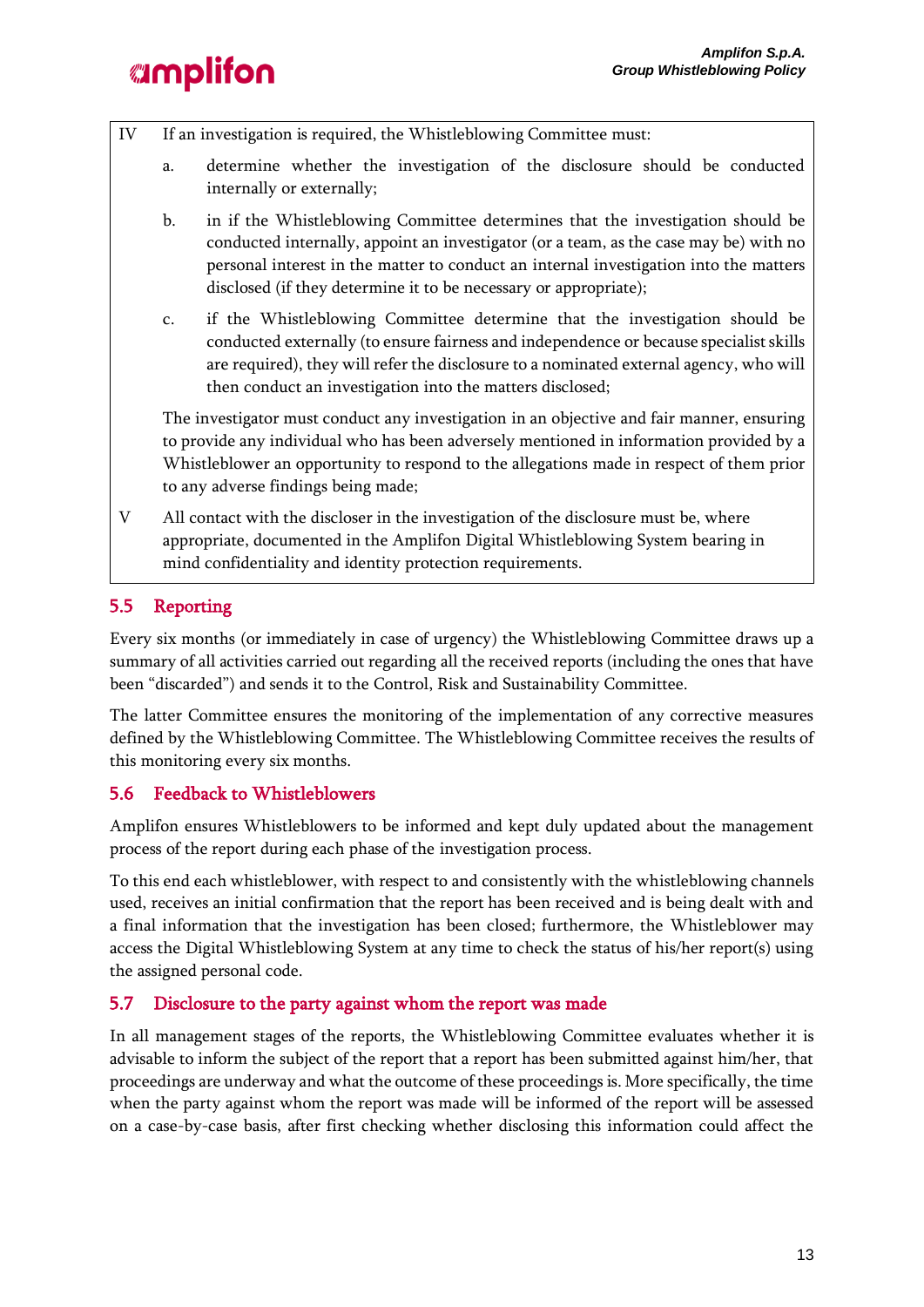investigations needed to assess the submitted report or whether involving the subject of the report is necessary for the investigation.

### <span id="page-15-0"></span>5.8 Disciplinary Measures

Disciplinary measures may be taken as a result of misconduct emerged from the investigation process, following a Whistleblower's report or when a misuse of the Whistleblowing Policy is detected. The Whistleblowing Committee is entitled to recommend to the legal representatives of the relevant Amplifon company the adoption of the internal disciplinary measures deemed appropriate (which may result in the dismissal of the individual concerned) and to initiate legal proceedings.

The disciplinary measures must be appropriate and proportionate to the ascertained violation, also taking into account the criminal relevance of the conduct and the fact that criminal proceedings may be brought if the conduct constitutes a crime. The adopted measures must also be taken in accordance with the national collective labor agreements or other national applicable provisions.

### 6 Tracking of the report management process

<span id="page-15-1"></span>The Whistleblowing Committee ensures that all the reports received (including the ones that have been "discarded") are stored in a dedicated electronic archive and that the documents relating to the reports are handled in accordance with the legislation for the management of information classified as "confidential" in accordance with applicable data protection regulation.

All company functions involved in the report management process – within their respective competence – ensure the traceability of information. The members of the Whistleblowing Committee will be in charge of archiving the received documentation relating to the reports in the dedicated electronic archive.

This documentation must be kept for at least 10 years, unless otherwise provided for in applicable local regulations.

### 7 Communication

<span id="page-15-2"></span>This Policy has the widest communication. To this end, this Policy:

- is sent by the Group CEO to each of each Amplifon company;
- is made known to Amplifon people by being posted in the spaces dedicated to corporate communications; and
- is published on the corporate intranet and on the Group website.

For the abovementioned purposes, each Amplifon company shall translate this Policy into the local language to allow for a better communication and understanding of the document.

The Human Resources function shall, to the extent applicable, ensure that new employees receive a copy of this Policy at the time of recruitment.

Training on this Policy is part of the training process for all the recipients of the same and is carried out on a regular basis, as needed.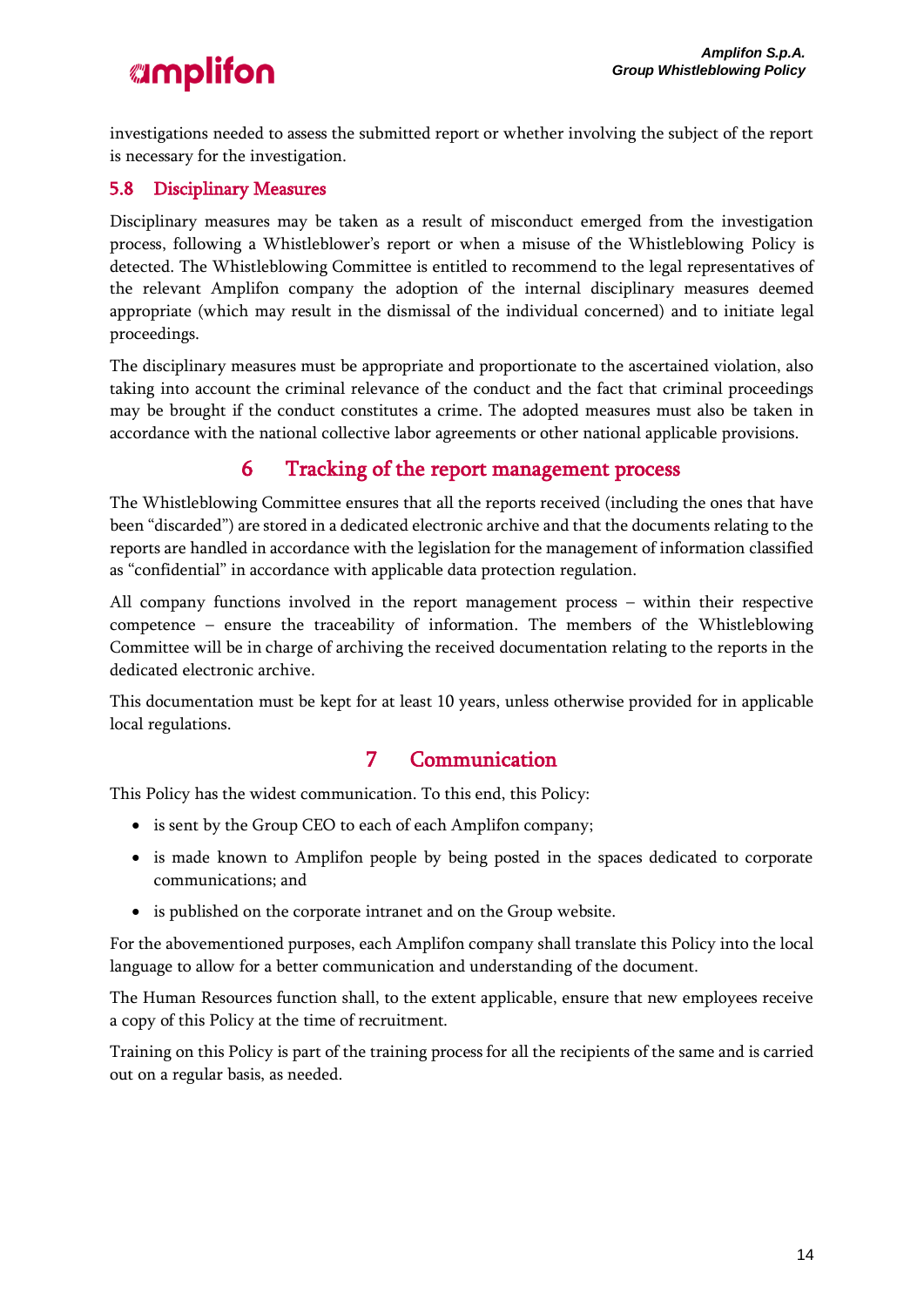### 8 Privacy

<span id="page-16-0"></span>Amplifon S.p.A. hereby states that the personal data of Whistleblowers and of any other parties involved that is obtained while handling the reports will be processed in full compliance with the provisions of current legislation regarding the protection of personal data, and in any case in line with the provisions of the Privacy Organizational Model.

Only the data strictly necessary for verifying the validity of the report and for handling it will be processed. Amplifon S.p.A. will process the personal data for the sole purpose of performing the procedures set out in this Policy, without prejudice to any specific local legislation on the subject.

Under Article 4, subsection 7, of GDPR, the Data Controller of the personal data acquired in the management of reports is Amplifon S.p.A. – Corporate Division. With respect to any potential data transfer to non-EU Countries or from non-EU countries to EU countries, Amplifon will act according with applicable local law.

The external Data Processor is the external supplier who manages personal data's of people involved in the reports.

Amplifon guarantees the lawful and fair processing of all personal data in compliance with applicable laws.

The text of the privacy notice concerning the processing of personal data relating to whistleblower's reports is attached to this Policy (Annex 8).

### 9 Support and assistance

<span id="page-16-1"></span>For any questions, concerns or advice regarding this Policy, Amplifon people should always contact:

- (i) the Group Compliance & Risk Officer: [insert contact details],
- (ii) the Chief Legal Officer: [insert contact details], or
- (iii) the Chief HR Officer: [insert contact details],

<span id="page-16-2"></span>which are available to provide all necessary support.

### 10 Controls and monitoring

The Group Compliance & Risk Officer will monitor the adoption of this Policy by the Amplifon companies; the Chief HR Officer will oversee the training of Amplifon people.

Amplifon Group's Internal Audit will independently examine and assess the internal control system to verify whether the provisions of this Policy are complied with, based on its annual audit program.

The Group Compliance & Risk Officer must periodically review this Policy to ensure that it maintains the greatest possible efficiency. Furthermore, the business units, the Internal Audit and the external auditors must indicate any possible gap in or critical issue arising from this Policy. If a violation is detected, the Group Compliance & Risk Officer will evaluate whether a review of this Policy would help to prevent the violation from recurring.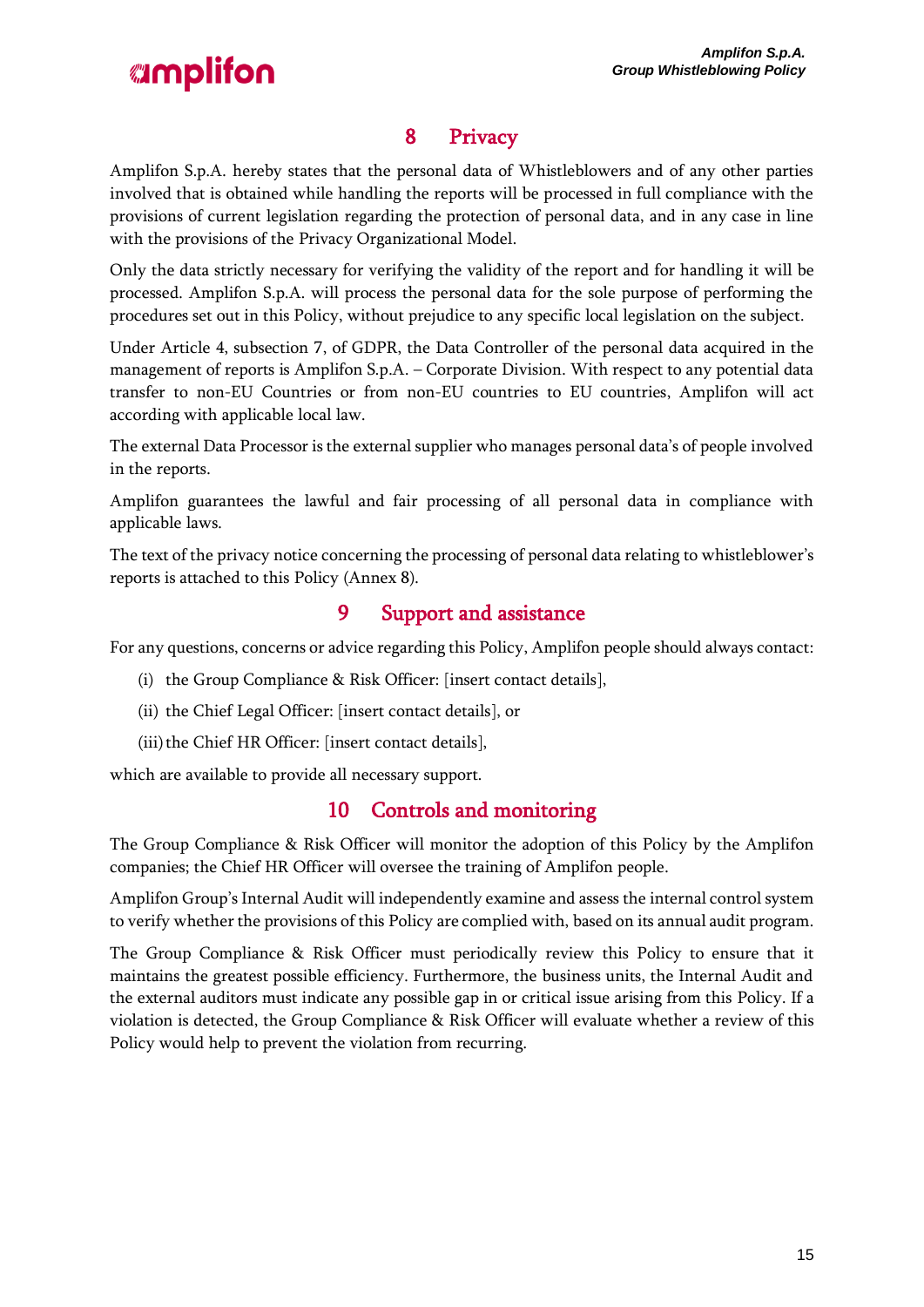### 11 Conclusion

### <span id="page-17-0"></span>PLEASE SPEAK UP

If having concerns about breaches and violations relevant according to this Policy please speak up. Because it is the right thing to do, for you, for us, for everyone.

### ASK FOR ADVICE

When seeking for advice, please contact:

- Group Risk & Compliance Function.
- Group Legal Function.
- Group HR Function.